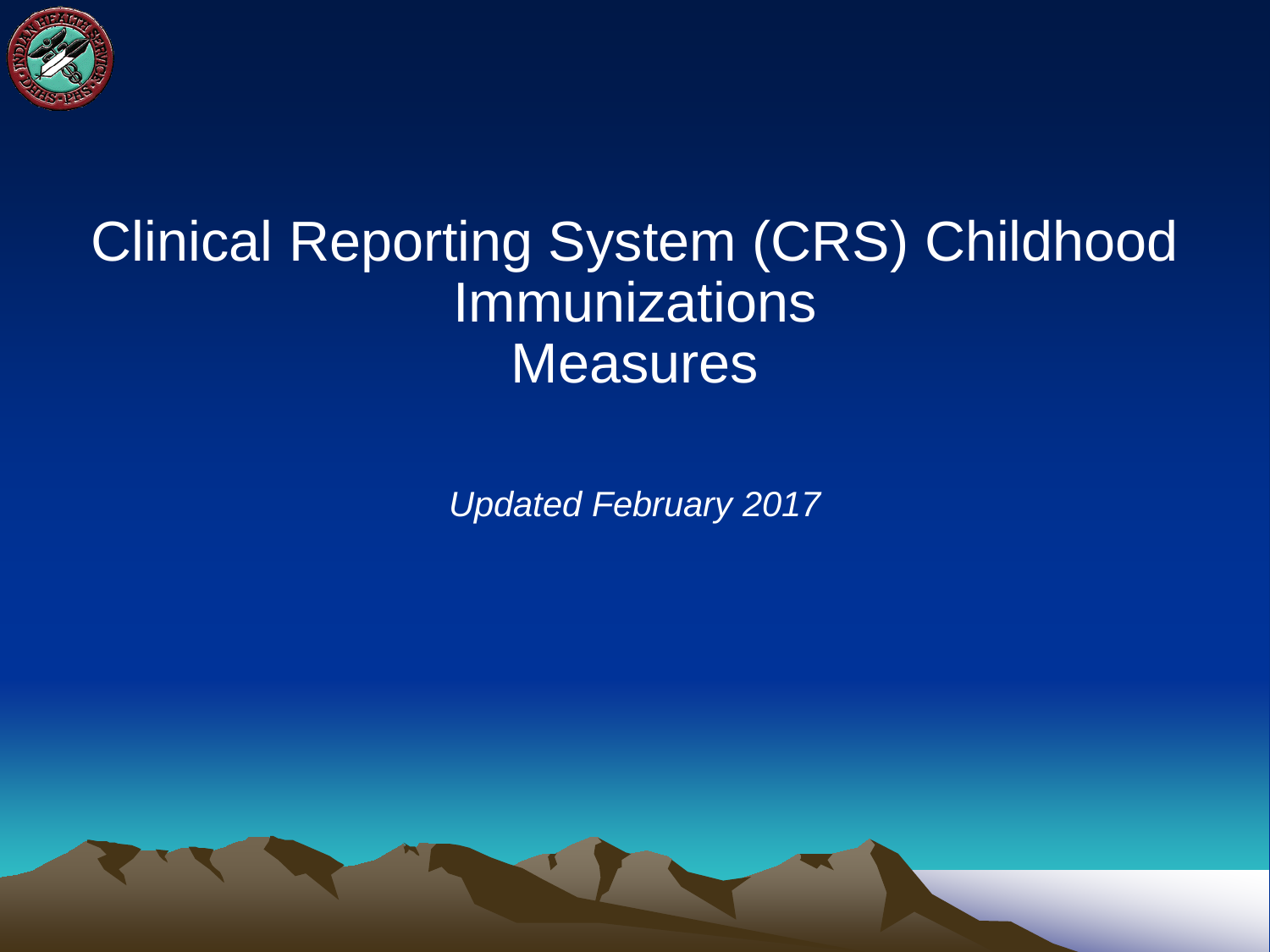# CRS GPRA Modernization Act (GPRAMA) Measure

- User Population patients ages 19–35 months active in IMM with the 4:3:1:3\*:3:1:4 combination, contraindications, and evidence of disease
	- Beginning in 2013, the measure was changed to look for 3 or 4 Hib, depending on the vaccines administered.
	- The 2016 rate reported by CRS was 72.3% (reported for GPRA).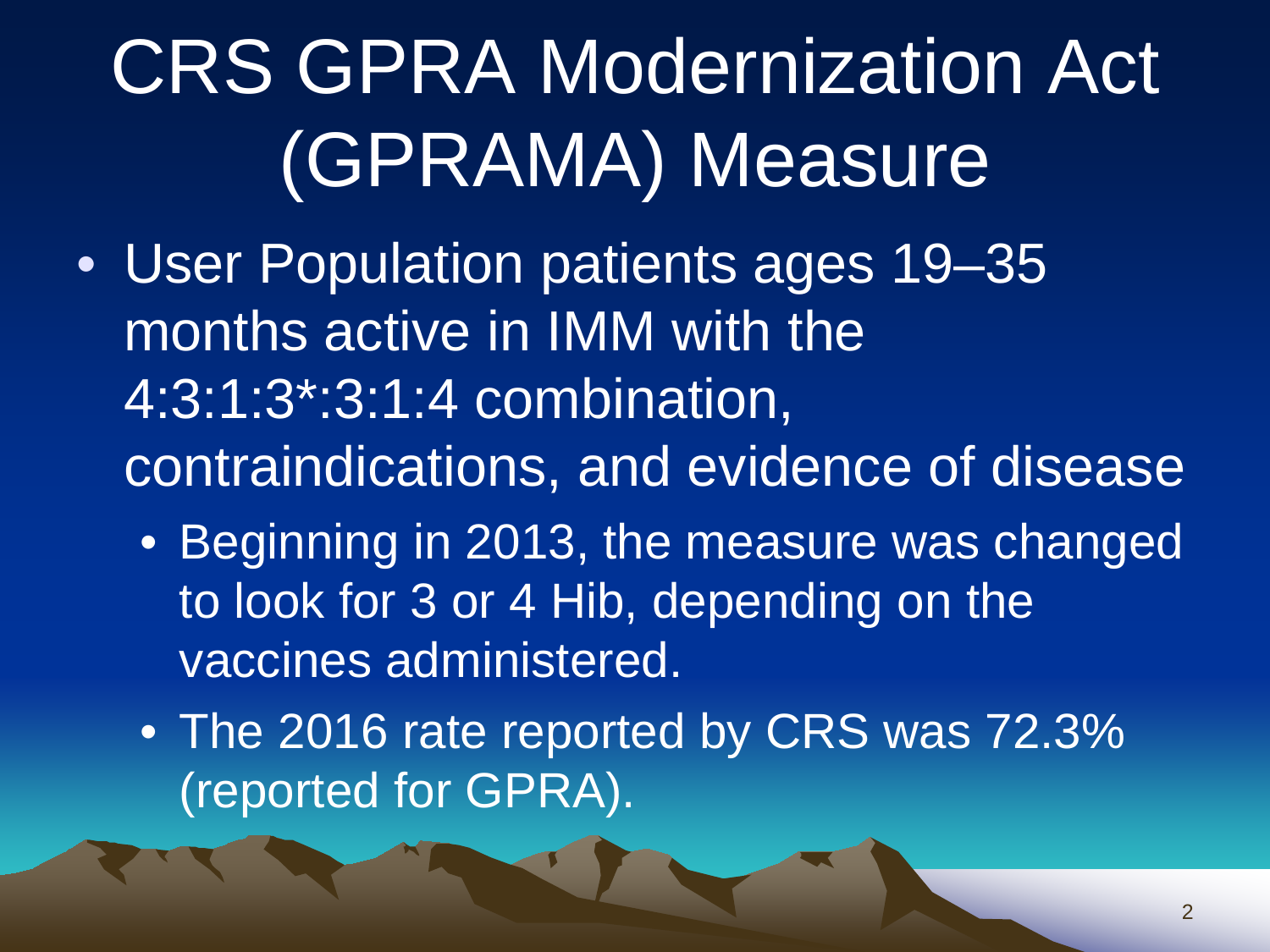# CRS Denominators (1)

- Active Clinical patients ages 19–35 months as of the *end* of the Report Period (7–23 months at beginning of the Report Period)
	- Active Clinical is defined as:
		- Must be Indian/Alaska Native, based on Beneficiary classification 01.
		- Must reside in a community specified in the site's GPRA community taxonomy.
		- Must be alive on last day of Report Period.
		- Must have *two visits to defined medical clinics in the past 3 years*. One of those visits must to be any of the following: 01 General, 06 Diabetic, 10 GYN, 12 Immunization, 13 Internal Med, 20 Pediatrics, 24 Well Child, 28 Family Practice, 57 EPSDT, 70 Women's Health, 80 Urgent, 89 Evening. Second visit may be to larger list of clinics (see CRS User Manual).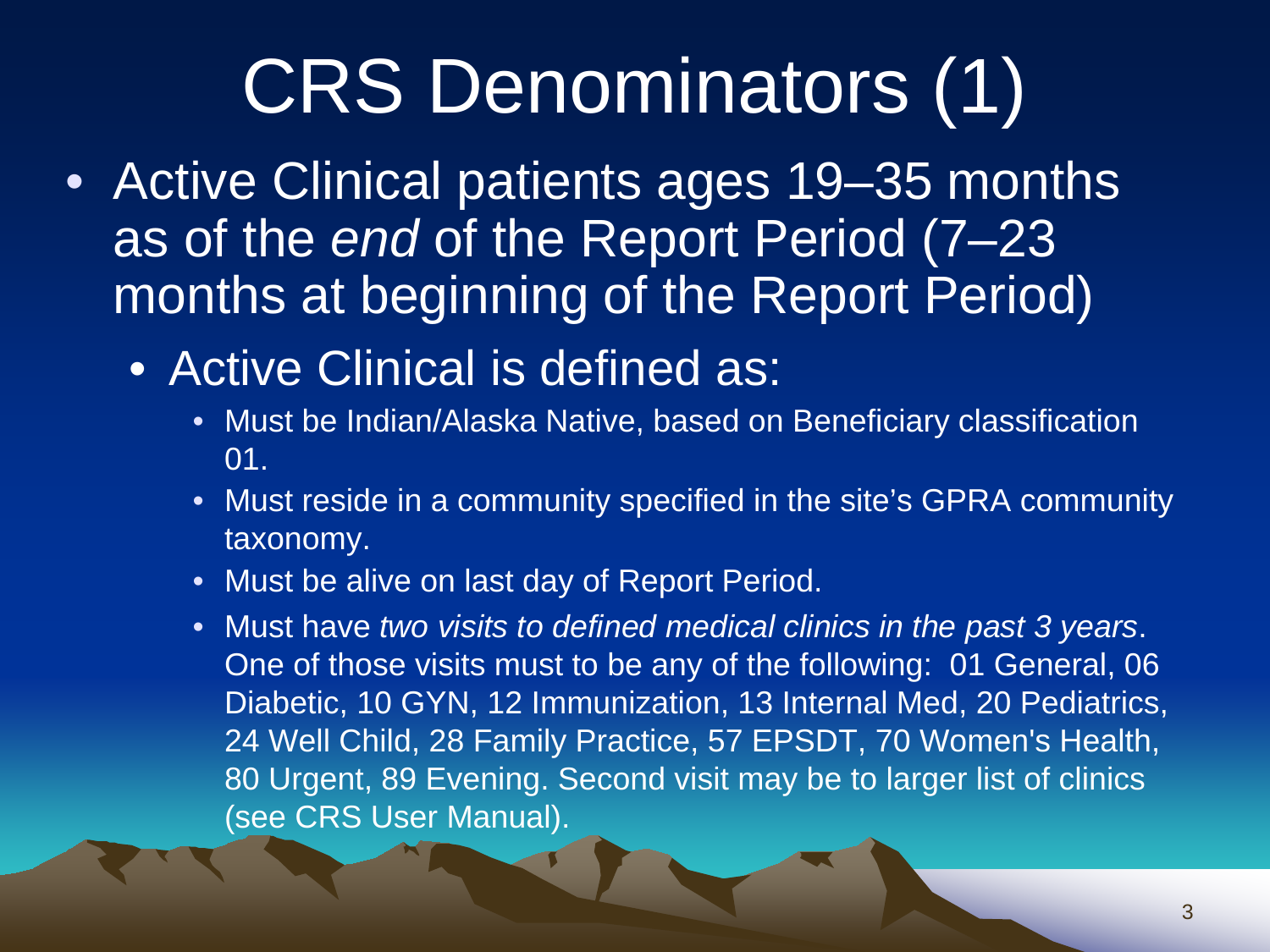# CRS Denominators (2)

- User Population patients ages 19–35 months as of the *end* of the Report Period
	- User Population defined as
		- Must be Indian/Alaska Native, based on Beneficiary classification 01
		- Must reside in a community specified in the site's GPRA community taxonomy
		- Must be alive on last day of Report Period
		- Must have *one visit to any clinic in the past three years*
	- Only included in the Selected Measures (Local) Reports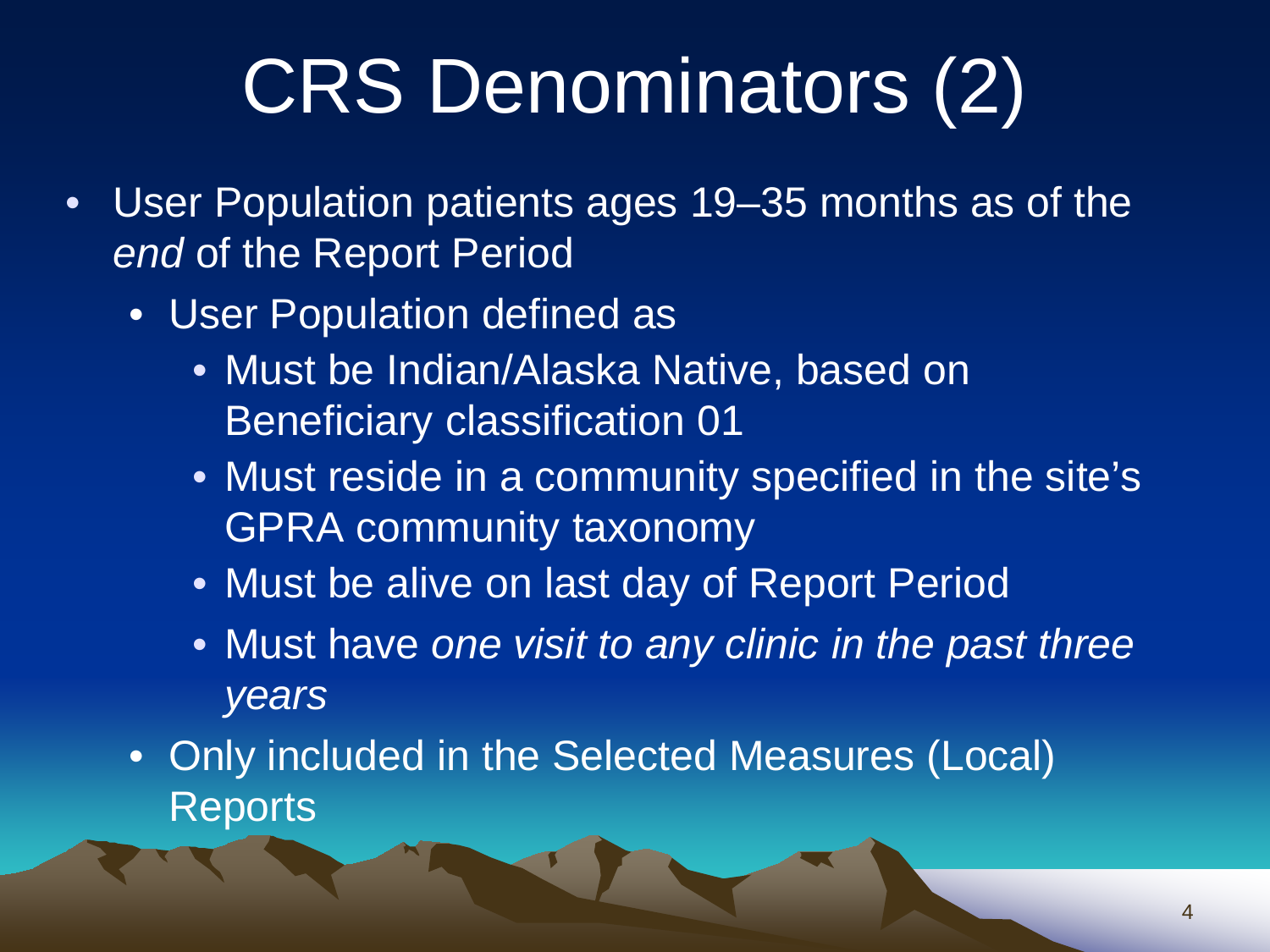# CRS Denominators (3)

- GPRA: User Population patients ages 19–35 months as of the *end* of the Report Period who are active in the Immunization Package (IMM)
	- Must meet the User Population definition (see previous slide)
	- Must be active in IMM as of end of the Report Period, which is checked each time the report is run. Example:
		- Report Period: July 1, 2016–June 30, 2017
		- Immunization Package Status: Inactive
		- Inactive Date: May 1, 2017
		- Patient is not included in this denominator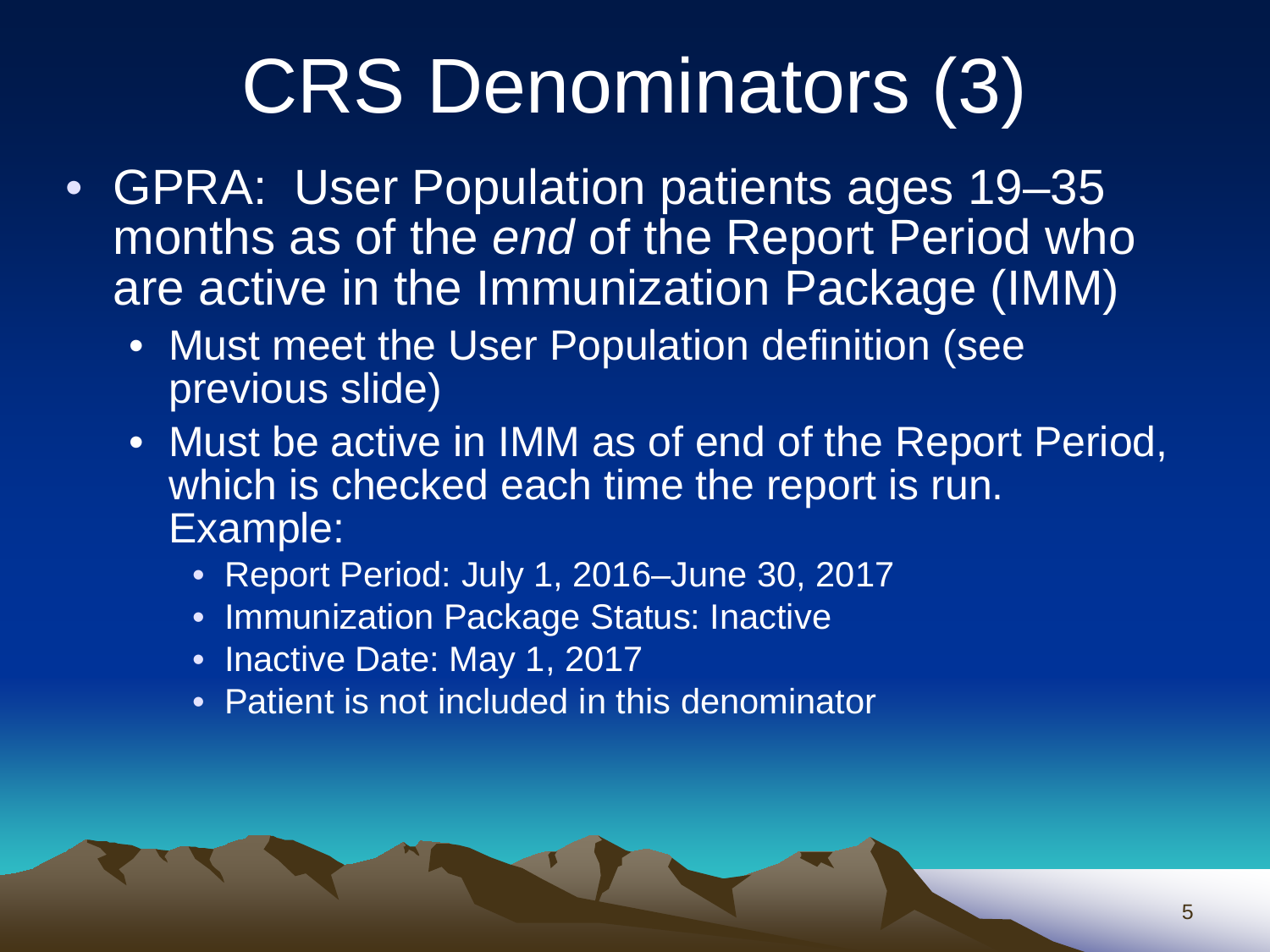# CRS Denominators (4)

- GPRA Denominator (Continued)
	- Since there is no way to determine when a patient became active in IMM, data is not reported for the Previous Year or Baseline Years for this denominator.
	- Reporting facility must be using the RPMS IMM for this denominator; otherwise, will have zero patients in the denominator.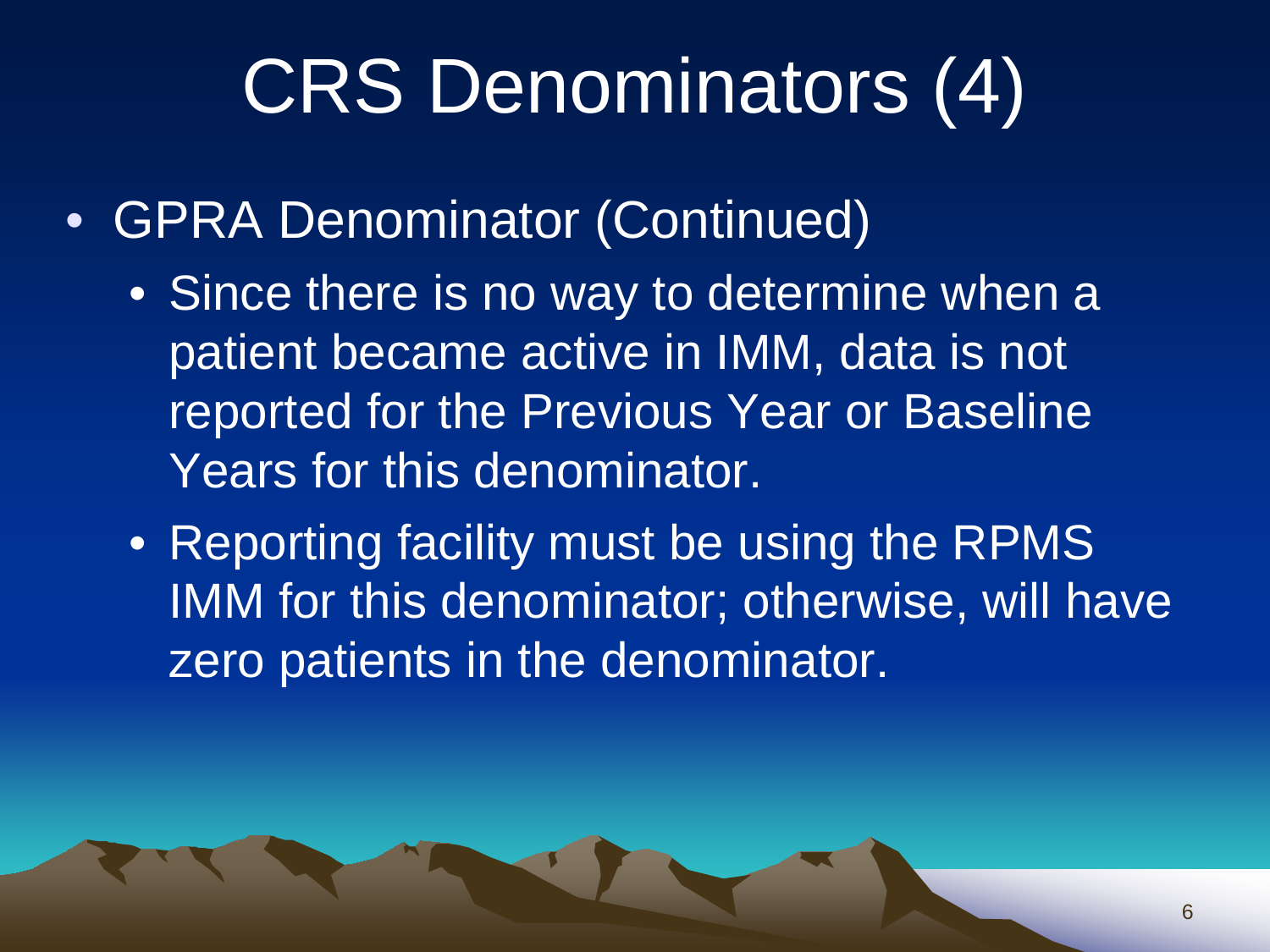# CRS Numerators

- Most CRS numerators include patients with the vaccine, contraindication, evidence of disease, and/or NMI-only refusal
	- Except for the Immunization Program Numerators, NMI refusals, evidence of disease, and contraindications for individual immunizations will also count toward meeting the definition, as defined below. NOTE: NMI refusals are not counted as refusals; rather, they are counted as contraindications.
	- Contraindications include:
		- IMM contraindications
		- NMI refusals entered into Patient Care Component (PCC)
		- Diagnosis codes for specific conditions (e.g. HIV)
		- Where required number of doses is >1, only 1 contraindication is necessary to be counted in the numerator
	- Evidence of disease will be checked for at any time in the child's life (prior to the end of the Report Period)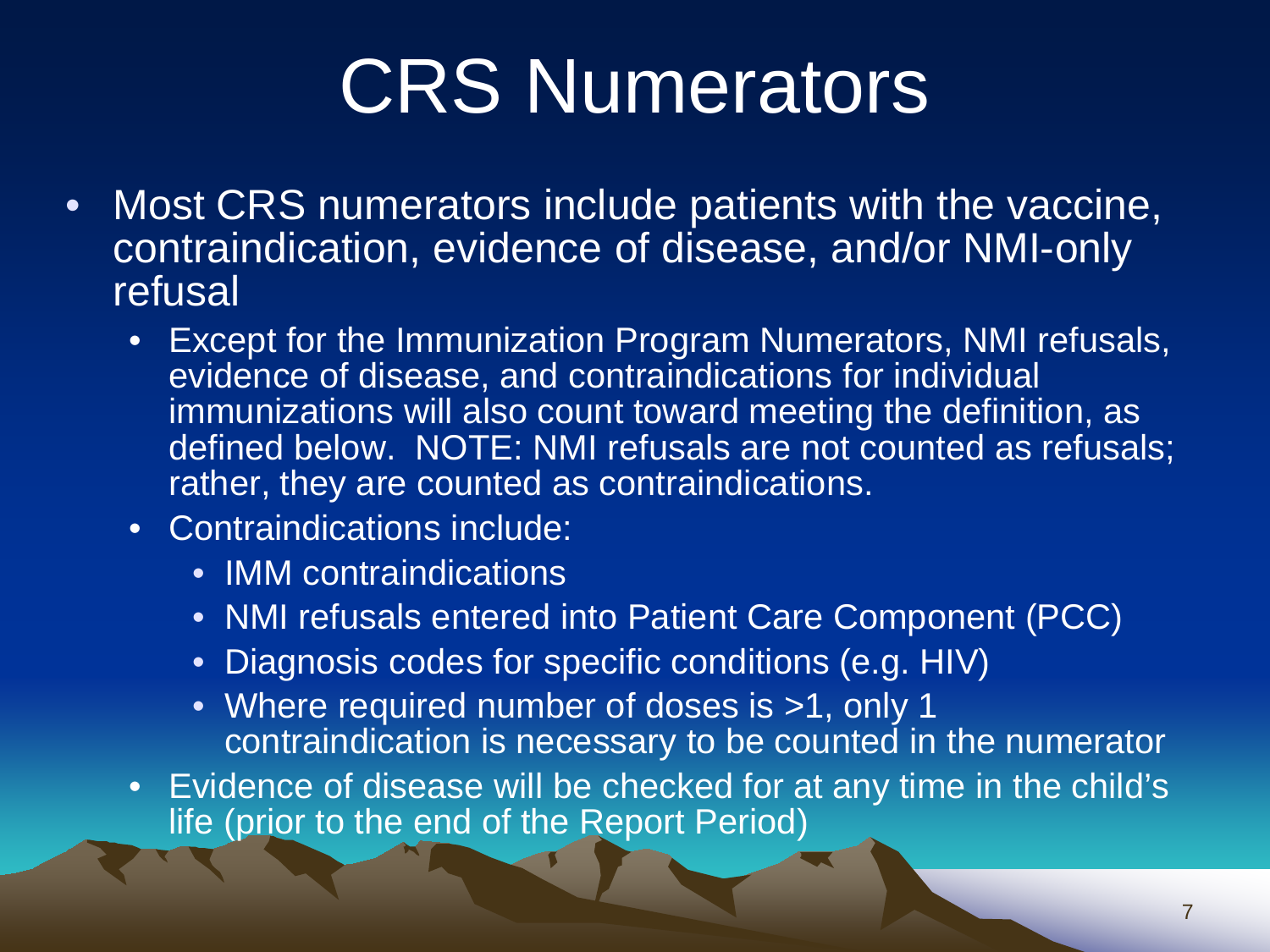# CRS Numerators (cont.)

- Most CRS numerators include one subnumerator:
	- Patients with (1) evidence of the disease, (2) a contraindication, or (3) a documented NMI refusal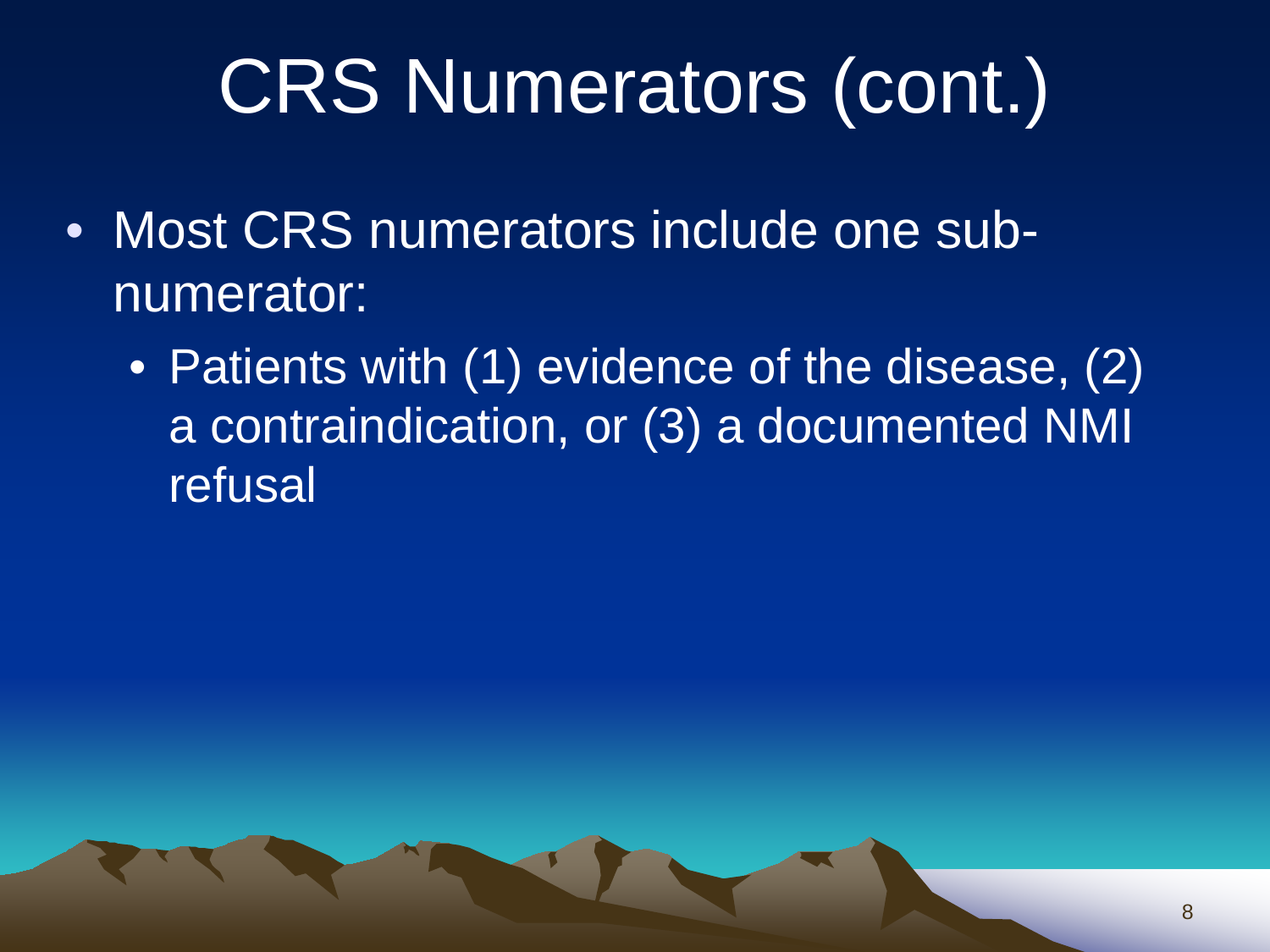# CRS Numerators (more)

| <b>Childhood Immunizations</b><br><b>Numerator</b> | <b>National</b><br><b>GPRA/GPRAMA</b><br><b>Report?</b> | <b>Selected Measures</b><br>(Local) Report? |
|----------------------------------------------------|---------------------------------------------------------|---------------------------------------------|
| GPRAMA: 4:3:1:3*:3:1:4                             | Υ                                                       | Y                                           |
| 4 DTaP                                             | Y                                                       | Y                                           |
| 3 Polio                                            | Y                                                       | Y                                           |
| 1 MMR                                              | Ÿ                                                       | Y                                           |
| $3-4$ Hib                                          | Y                                                       | Y                                           |
| 3 Hepatitis B                                      | Y                                                       | Y                                           |
| 1 Varicella                                        | Ÿ                                                       | Ÿ                                           |
| 4 Pneumococcal                                     | Y                                                       | Y                                           |
| 2 Hepatitis A                                      | N                                                       | Y                                           |
| 2-3 Rotavirus                                      | N                                                       | Y                                           |
| 2 Influenza                                        | N<br>$\overline{\phantom{a}}$                           |                                             |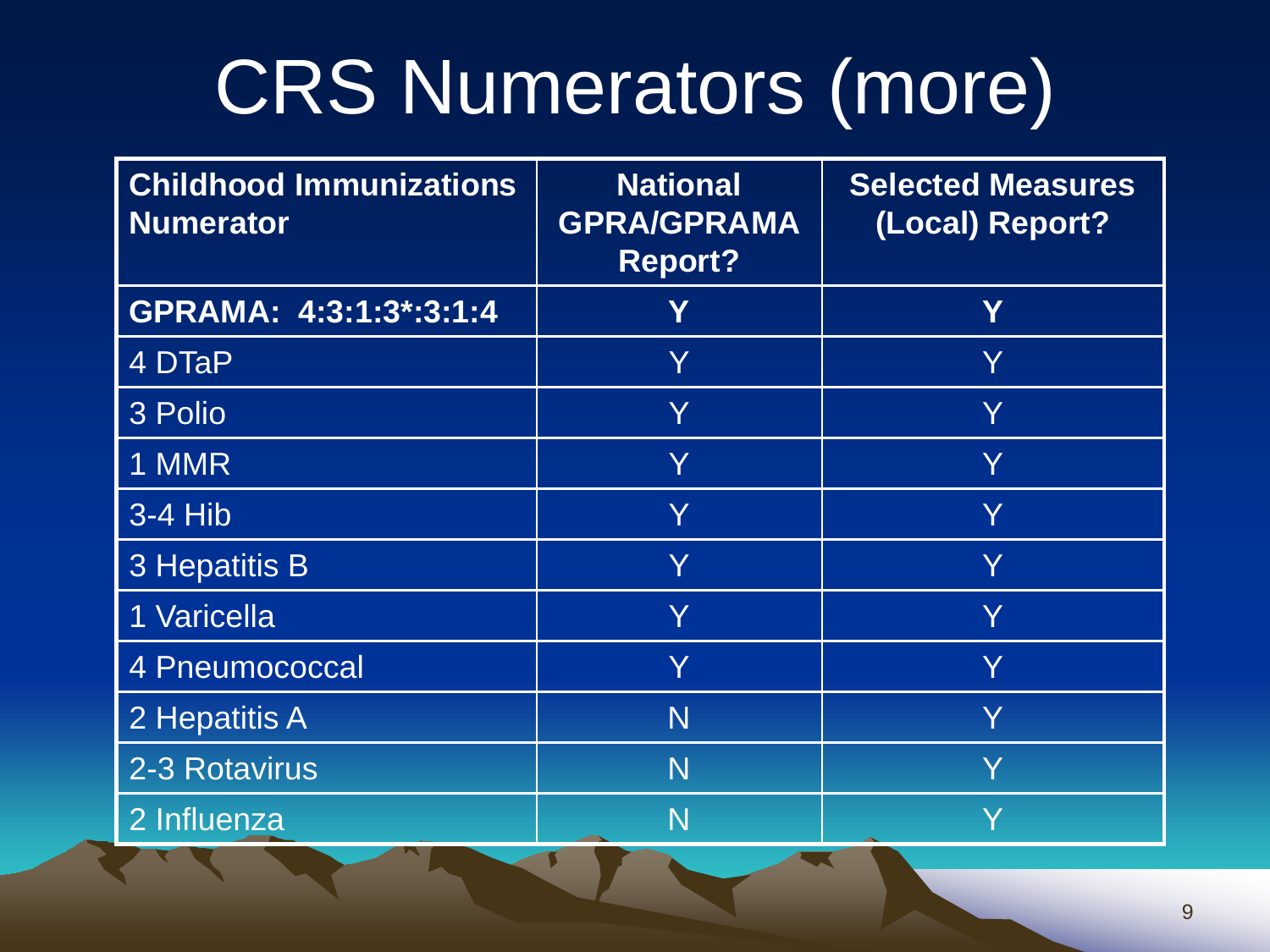# CRS Logic

• Vaccines must be at least 10 days apart. Vaccines documented on dates within 10 days of each other are considered as the same immunization.

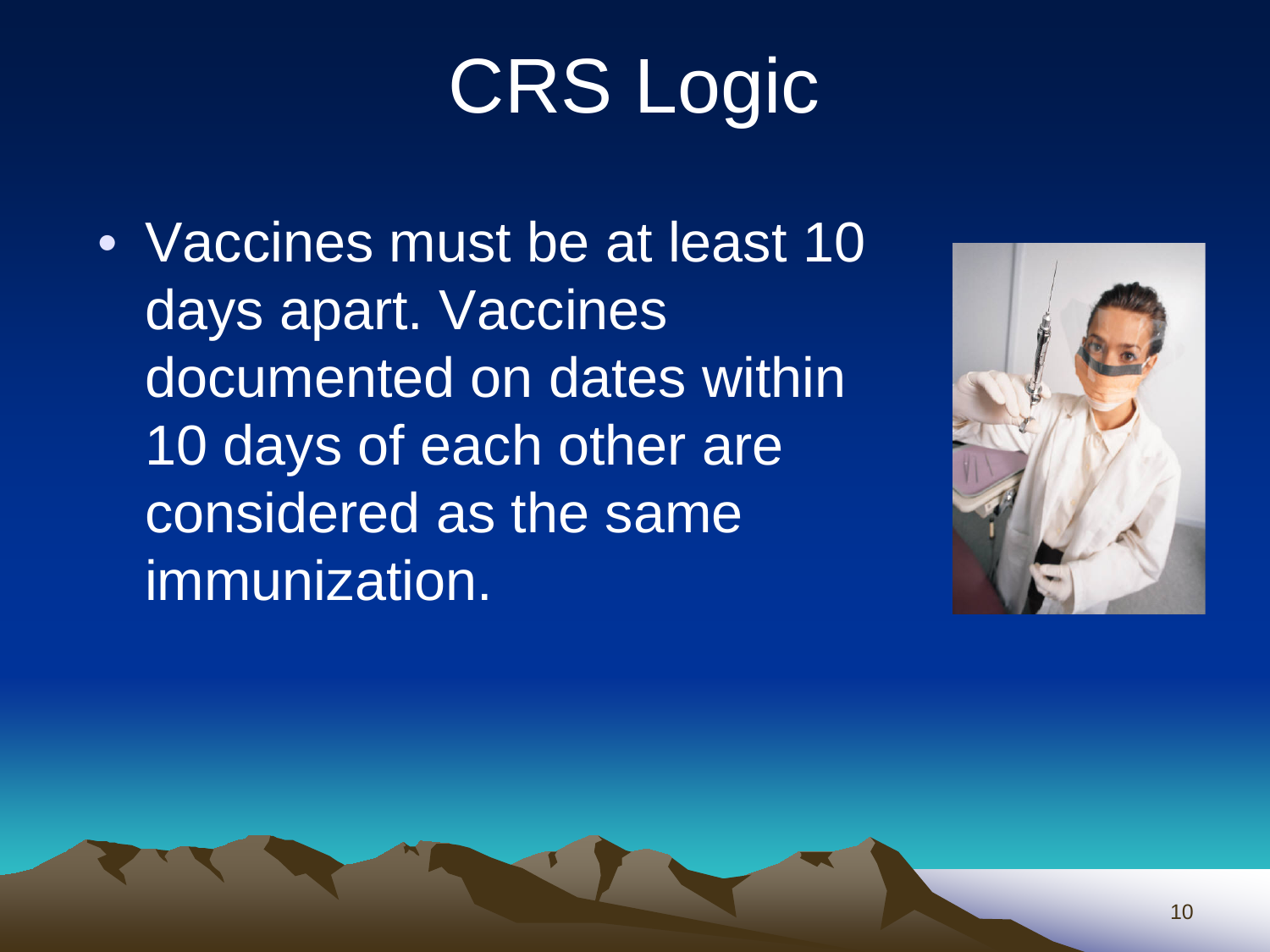# CRS Logic (cont.)

#### • CRS dosage logic

- 4 doses of DTaP: (1) 4 DTaP/DTP/Tdap; (2) 1 DTaP/DTP/Tdap and 3 DT/td; (3) 1 DTaP/DTP/Tdap and 3 each of Diphtheria and Tetanus; (4) 4 DT and 4 Acellular Pertussis; (5) 4 Td and 4 Acellular Pertussis; or (6) 4 each of Diphtheria, Tetanus, and Acellular Pertussis
- 3 doses of Polio: (1) 3 OPV, (2) 3 IPV, or (3) combination of oral poliovirus vaccine (OPV) and inactivated poliovirus vaccine (IPV) totaling 3 doses
- 1 dose of MMR: (1) MMR; (2) 1 M/R and 1 Mumps; (3) 1 R/M and 1 Measles; or (4) 1 each of Measles, Mumps, and Rubella
- 3 doses of Hep B
- 3 or 4 doses of HIB, depending on the vaccine administered
- 1 dose of Varicella
- 4 doses of Pneumococcal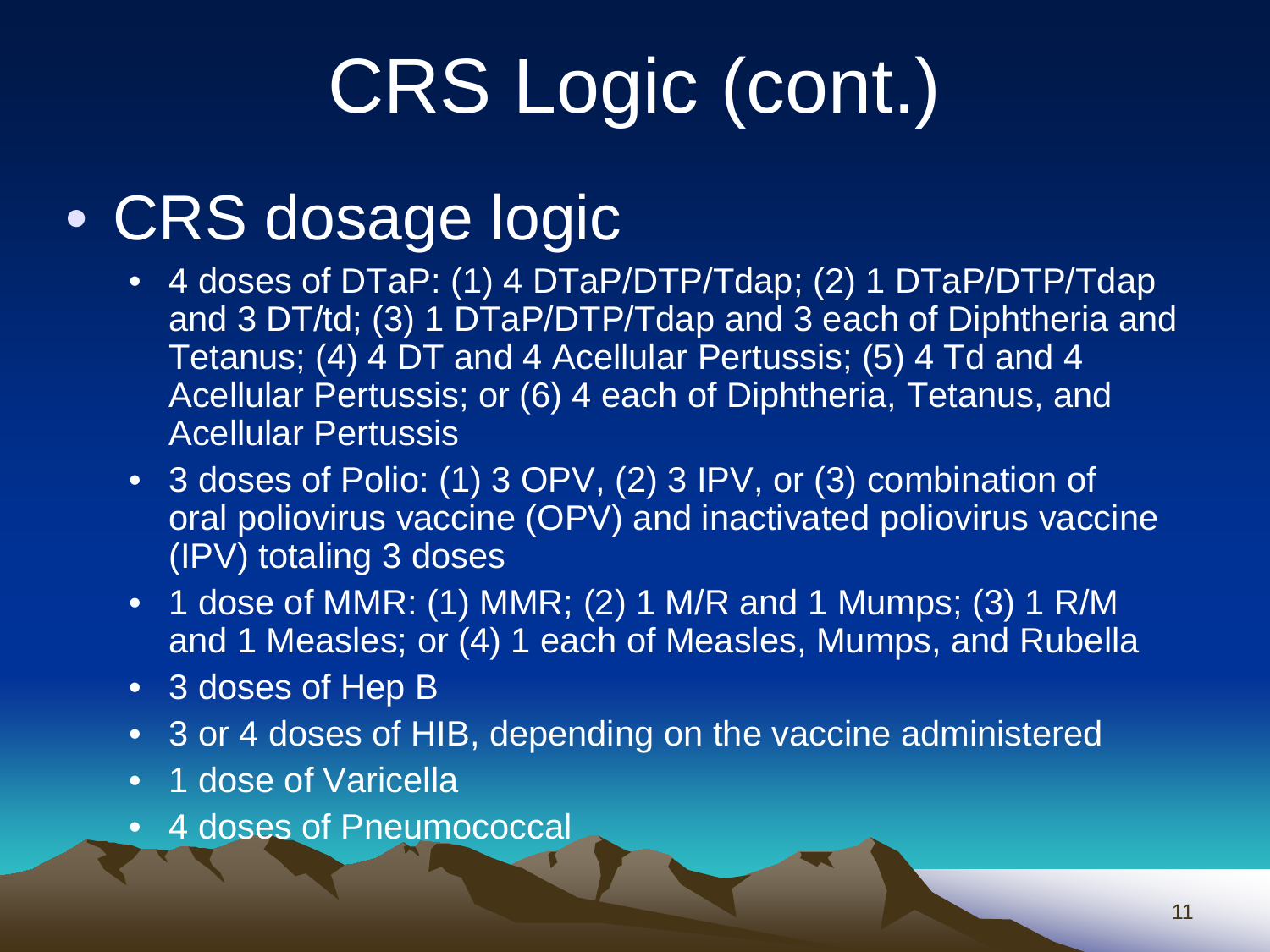#### CRS Reports and Patient Lists

- National GPRA/GPRAMA Report Patient Lists
	- Active Clinical with 4:3:1:3\*:3:1:4
	- Active Clinical without 4:3:1:3\*:3:1:4
	- Active Immunization Package with 4:3:1:3\*:3:1:4
	- Active Immunization Package without 4:3:1:3\*:3:4
	- Active Clinical Pts not in Immunization Package denominator
- Selected Measures (Local) Report Patient List
	- Patients in any of the denominators with received vaccines listed
- All patient lists show the vaccines the patients received if they had the required number of doses for the vaccine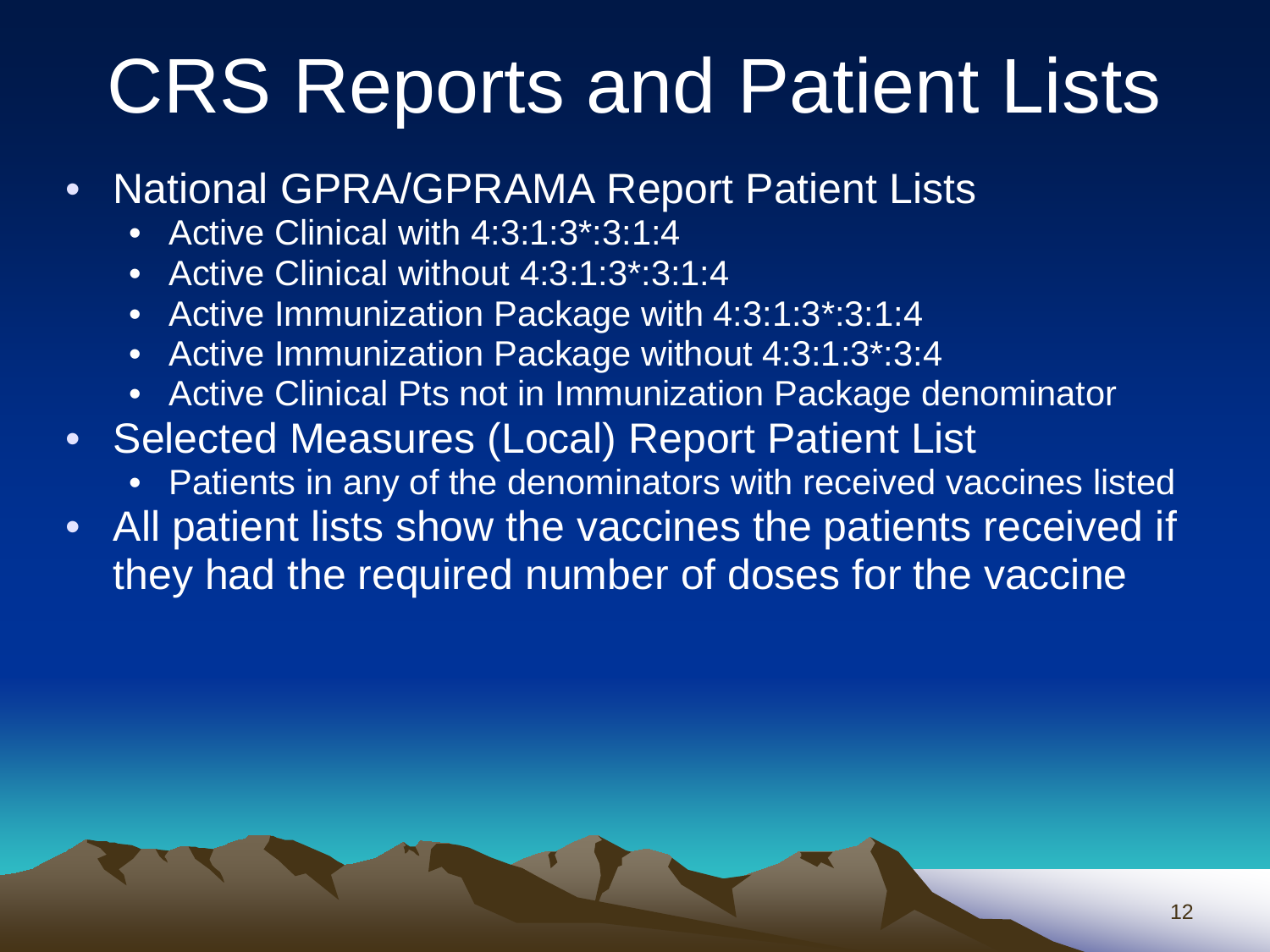# Sample National GPRA Report

| 3426 |                                                            | <b>REPORT</b> | %    | <b>PREV YR</b> | 96   | CHG from BASE           |    | %    | CHG from      |
|------|------------------------------------------------------------|---------------|------|----------------|------|-------------------------|----|------|---------------|
| 3427 |                                                            | <b>PERIOD</b> |      | <b>PERIOD</b>  |      | <b>PREV YR % PERIOD</b> |    |      | <b>BASE %</b> |
| 3428 |                                                            |               |      |                |      |                         |    |      |               |
|      | 3429 Active Clinical Pts 19-35 months                      | 64            |      | 42             |      |                         | 55 |      |               |
| 3430 |                                                            |               |      |                |      |                         |    |      |               |
|      | 3431 # w/ 4313*314 combo or w/Dx/Contraind/ NMI Refusal    | 5.            | 7.8  | 0              | 0    | 7.8                     | 0  | 0    | 7.8           |
| 3432 |                                                            |               |      |                |      |                         |    |      |               |
|      | 3433 # w/ 4 doses DTaP or w/ Contraind/ NMI Refusal        | 27            | 42.2 | 4              | 9.5  | 32.7                    | 9  | 16.4 | 25.8          |
| 3434 |                                                            |               |      |                |      |                         |    |      |               |
|      | 3435 # w/ 3 doses Polio or w/ Dx/ Contraind/ NMI Refusal   | 36            | 56.3 | 13             | 31   | 25.3                    | 12 | 21.8 | 34.4          |
| 3436 |                                                            |               |      |                |      |                         |    |      |               |
|      | 3437 # w/ 1 dose MMR or w/ Dx/Contraind/ NMI Refusal       | 31            | 48.4 | 13             | 31   | 17.5                    | 18 | 32.7 | 15.7          |
| 3438 |                                                            |               |      |                |      |                         |    |      |               |
|      | 3439 # w/ 3-4 doses HIB or w/Contraind NMI Refusal         | 27            | 42.2 | 10             | 23.8 | 18.4                    | 17 | 30.9 | 11.3          |
| 3440 |                                                            |               |      |                |      |                         |    |      |               |
|      | 3441 # w/ 3 doses Hep B or w/ Dx/Contraind/ NMI Refusal    | 34            | 53.1 | 12             | 28.6 | 24.6                    | 14 | 25.5 | 27.7          |
| 3442 |                                                            |               |      |                |      |                         |    |      |               |
|      | 3443 # w/ 1 dose Varicella or w/ Dx/Contraind/ NMI Refusal | 27            | 42.2 | 12             | 28.6 | 13.6                    | 14 | 25.5 | 16.7          |
| 3444 |                                                            |               |      |                |      |                         |    |      |               |
|      | # w/4 doses Pneumococcal or w/Dx/ Contraind/ NMI           |               |      |                |      |                         |    |      |               |
|      | 3445 Refusal                                               | 7             | 10.9 | 2              | 4.8  | 6.2                     | 0  | 0    | 10.9          |
| 3446 |                                                            |               |      |                |      |                         |    |      |               |
|      | 3447 Active Imm Pkg Pts 19-35 mos (GPRAMA)                 | 52            |      | 0              |      |                         | 0  |      |               |
|      | #w/4313*314 combo or w/ Dx/ Contraind/ NMI Refusal         |               |      |                |      |                         |    |      |               |
|      | 3448 (GPRAMA)                                              | 5             | 9.6  | 0              | 0    | 9.6                     | 0  | 0    | 9.6           |
| 3449 |                                                            |               |      |                |      |                         |    |      |               |
|      | 3450 # w/ 4 doses Dtap or w/ Dx/ Contraind/ NMI Refusal    | 27            | 51.9 | 0              | 0    | 51.9                    | 0  | 0    | 51.9          |
| 3451 |                                                            |               |      |                |      |                         |    |      |               |
|      | 3452 # w/ 3 doses Polio or w/ Dx/ Contraind/ NMI Refusal   | 36            | 69.2 | 0              | 0    | 69.2                    | 0  | 0    | 69.2          |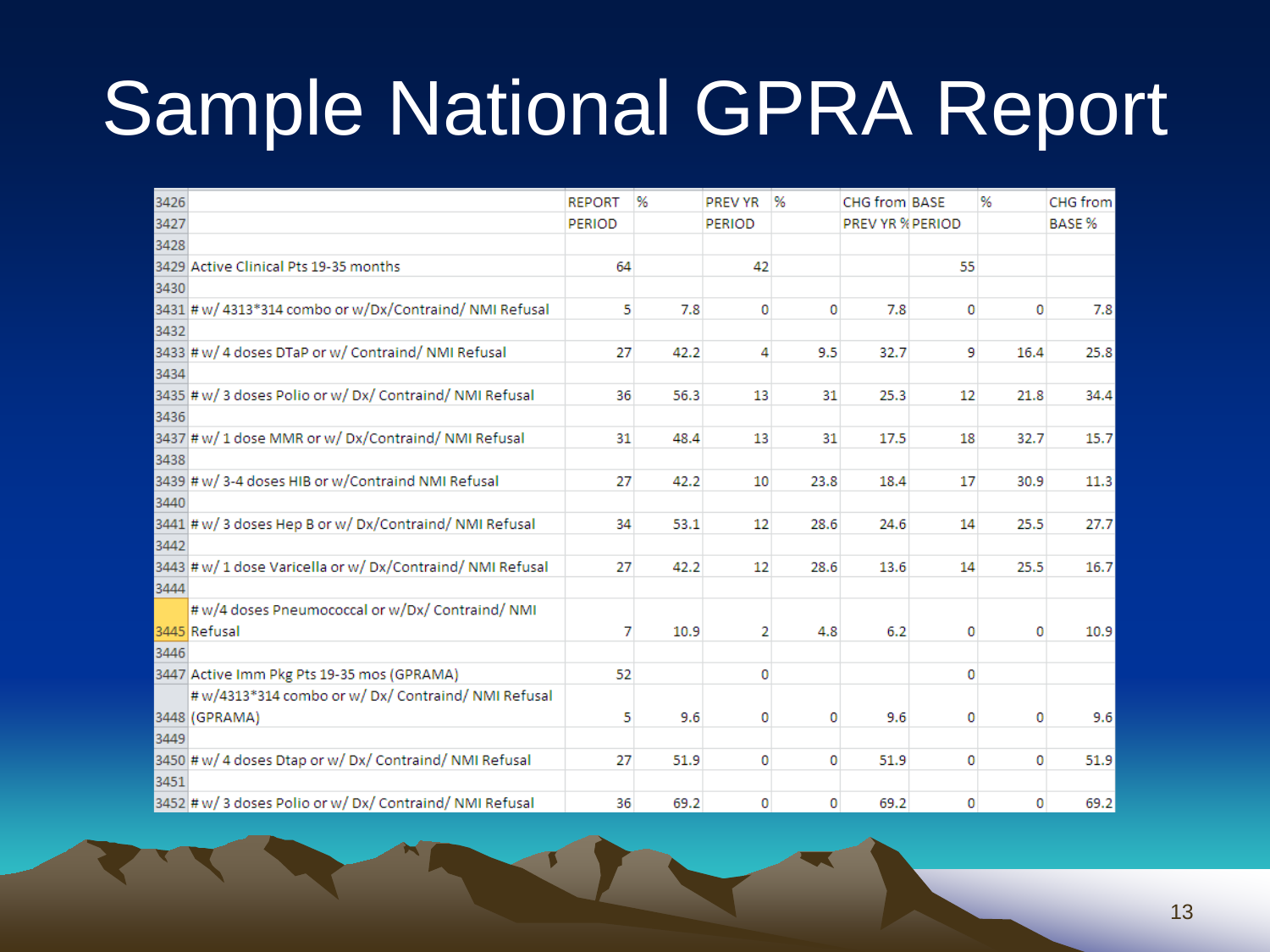#### Sample Selected Measures (Local) Report

| 1891 |                                                                | <b>REPORT</b> | %    | <b>PREV YR</b> | $\frac{9}{6}$ | CHG from         | <b>BASE</b> | ℅        | CHG from        |
|------|----------------------------------------------------------------|---------------|------|----------------|---------------|------------------|-------------|----------|-----------------|
| 1892 |                                                                | <b>PERIOD</b> |      | <b>PERIOD</b>  |               | PREV YR % PERIOD |             |          | <b>BASE%</b>    |
| 1893 |                                                                |               |      |                |               |                  |             |          |                 |
|      | 1894 Active Clinical Pts 19-35 months                          | 64            |      | 42             |               |                  | 55          |          |                 |
| 1895 |                                                                |               |      |                |               |                  |             |          |                 |
|      | 1896 # w/ 4313*314 combo or w/Dx/Contraind/ NMI Refusal        | 5             | 7.8  | 0              | 0             | 7.8              | 0           | 0        | 7.8             |
|      | 1897 A. # w/ Dx/Contraind/NMI Ref w/ % of Total 4313*314       | $\mathbf{1}$  | 20   | 0              | 0             | 20               | 0           | 0        | 20 <sup>°</sup> |
| 1898 |                                                                |               |      |                |               |                  |             |          |                 |
|      | 1899 # w/ 4 doses DTaP or w/ Contraind/ NMI Refusal            | 27            | 42.2 | 4              | 9.5           | 32.7             | 9           | 16.4     | 25.8            |
|      | 1900 A. # w/ Contraind/NMI Ref w/ % of Total DTaP              | 9             | 33.3 | 0              | 0             | 33.3             | 0           | 0        | 33.3            |
| 1901 |                                                                |               |      |                |               |                  |             |          |                 |
|      | 1902 # w/ 3 doses Polio or w/ Dx/ Contraind/ NMI Refusal       | 36            | 56.3 | 13             | 31            | 25.3             | 12          | 21.8     | 34.4            |
|      | 1903 A. # w/ Dx/Contraind/NMI Ref w/ % of Total Polio          | 11            | 30.6 | 0              | 0             | 30.6             | 0           | 0        | 30.6            |
| 1904 |                                                                |               |      |                |               |                  |             |          |                 |
|      | 1905 # w/ 1 dose MMR or w/ Dx/Contraind/ NMI Refusal           | 31            | 48.4 | 13             | 31            | 17.5             | 18          | 32.7     | 15.7            |
|      | 1906 A. # w/Dx/Contraind/NMI Ref w/ % of Total MMR             | 8             | 25.8 | 0              | 0             | 25.8             | 0           | 0        | 25.8            |
| 1907 |                                                                |               |      |                |               |                  |             |          |                 |
|      | 1908 # w/ 3-4 doses HIB or w/Contraind NMI Refusal             | 27            | 42.2 | 10             | 23.8          | 18.4             | 17          | 30.9     | 11.3            |
|      | 1909 A. # w/ Contraind/NMI Ref w/ % of Total HIB               | 5             | 18.5 | 0              | 0             | 18.5             | 0           | 0        | 18.5            |
| 1910 |                                                                |               |      |                |               |                  |             |          |                 |
|      | 1911 # w/ 3 doses Hep B or w/ Dx/Contraind/ NMI Refusal        | 34            | 53.1 | 12             | 28.6          | 24.6             | 14          | 25.5     | 27.7            |
|      | 1912 A. # w/ Dx/Contraind/NMI Ref w/ % of Total HEP B          | 8             | 23.5 | 0              | 0             | 23.5             | 0           | 0        | 23.5            |
| 1913 |                                                                |               |      |                |               |                  |             |          |                 |
|      | 1914 # w/ 1 dose Varicella or w/ Dx/Contraind/ NMI Refusal     | 27            | 42.2 | 12             | 28.6          | 13.6             | 14          | 25.5     | 16.7            |
|      | 1915 A. # w/ Dx/Contraind/NMI Ref w/ % of Total Varicella      | 5             | 18.5 | 1              | 8.3           | 10.2             | $\Omega$    | $\Omega$ | 18.5            |
| 1916 |                                                                |               |      |                |               |                  |             |          |                 |
|      | 1917 # w/4 doses Pneumococcal or w/Dx/ Contraind/ NMI Refusal  | 7             | 10.9 | $\overline{2}$ | 4.8           | 6.2              | 0           | 0        | 10.9            |
|      | 1918 A. # w/ Dx/ Contraind/ NMI Ref w/ % of Total Pneumococcal | $\mathbf{1}$  | 14.3 | 0              | 0             | 14.3             | 0           | 0        | 14.3            |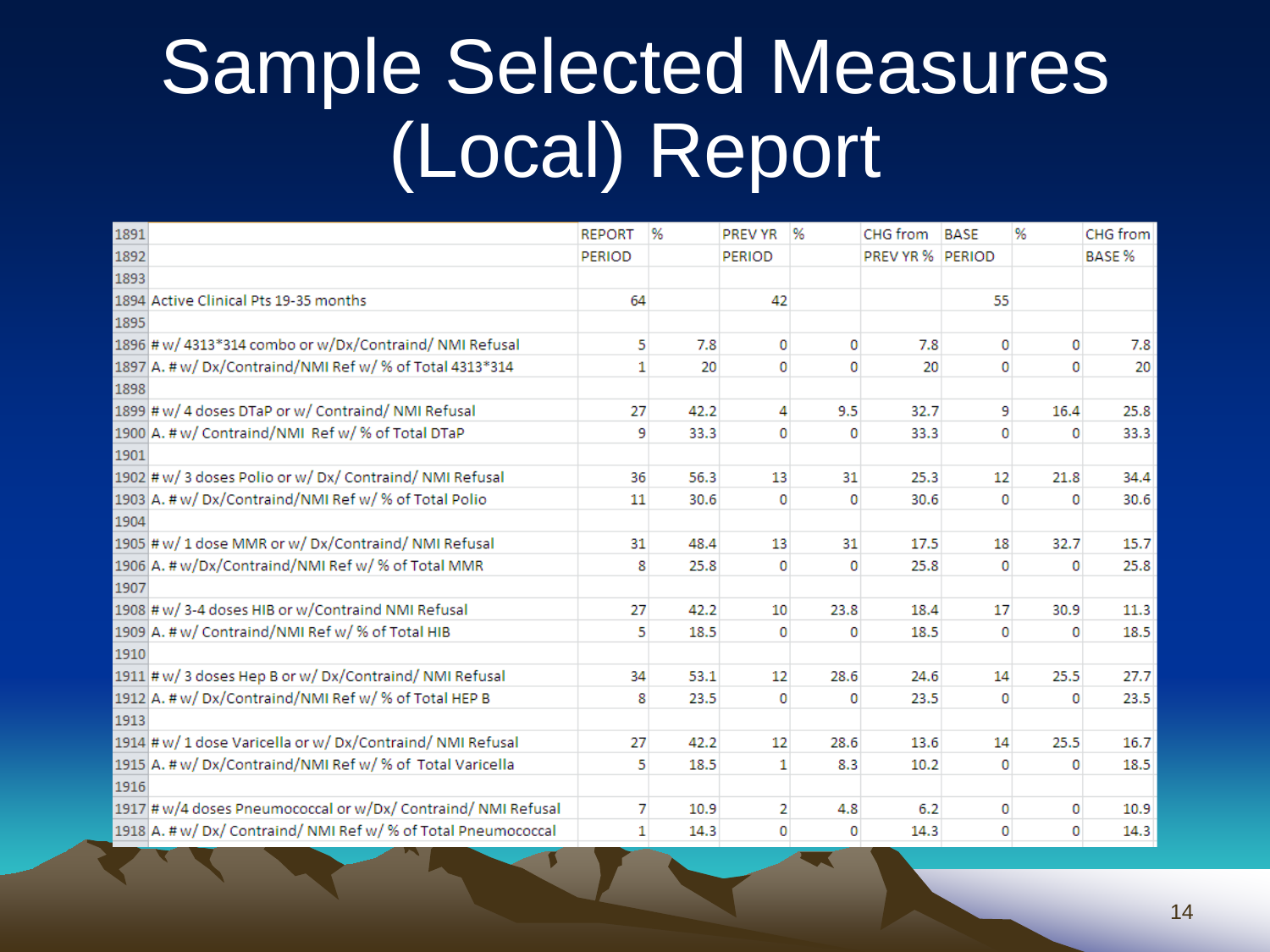#### Sample GPRA Patient List

|      | 3471 Childhood Immunizations                                                        |            |                         |   |   |                     |                   |                              |                                                                                               |  |  |  |  |
|------|-------------------------------------------------------------------------------------|------------|-------------------------|---|---|---------------------|-------------------|------------------------------|-----------------------------------------------------------------------------------------------|--|--|--|--|
| 3472 |                                                                                     |            |                         |   |   |                     |                   |                              |                                                                                               |  |  |  |  |
|      | 3473 List of Active Clinical patients 19-35 months who received the                 |            |                         |   |   |                     |                   |                              |                                                                                               |  |  |  |  |
|      | 3474 4:3:1:3*:3:1:4 combination (4 DtaP, 3 Polio, 1 MMR, 3 or 4 HiB, 3 Hep B,       |            |                         |   |   |                     |                   |                              |                                                                                               |  |  |  |  |
|      | 3475 1 Varicella, 4 Pneumococcal).                                                  |            |                         |   |   |                     |                   |                              |                                                                                               |  |  |  |  |
| 3476 |                                                                                     |            |                         |   |   |                     |                   |                              |                                                                                               |  |  |  |  |
|      | 3477 NOTE: Because age is calculated at the beginning of the Report Period,         |            |                         |   |   |                     |                   |                              |                                                                                               |  |  |  |  |
|      | 3478 the patient's age on the list will be between 7-23 months.                     |            |                         |   |   |                     |                   |                              |                                                                                               |  |  |  |  |
| 3479 |                                                                                     |            |                         |   |   |                     |                   |                              |                                                                                               |  |  |  |  |
|      | 3480 UP=User Pop; AC=Active Clinical; AD=Active Diabetic; AAD=Active Adult Diabetic |            |                         |   |   |                     |                   |                              |                                                                                               |  |  |  |  |
|      | 3481 PREG=Pregnant Female; IMM=Active IMM Pkg Pt; CHD=Active Coronary Heart Disease |            |                         |   |   |                     |                   |                              |                                                                                               |  |  |  |  |
|      | 3482 HR-High Risk Patient                                                           |            |                         |   |   |                     |                   |                              |                                                                                               |  |  |  |  |
|      |                                                                                     |            |                         |   |   | <b>LAST MEDICAL</b> |                   |                              |                                                                                               |  |  |  |  |
|      | 3483 PATIENT NAME                                                                   | <b>HRN</b> | COMMUNITY SEX AGE VISIT |   |   |                     | <b>LAST VISIT</b> | <b>DENOMINATOR NUMERATOR</b> |                                                                                               |  |  |  |  |
|      |                                                                                     |            |                         |   |   |                     |                   |                              |                                                                                               |  |  |  |  |
|      | 3485 PATIENT, GPRA1                                                                 |            | 000001 SAMPLE1          | F |   | 5/2/2003            |                   | 5/2/2003 UP, AC, IMM         | NMI DTaP/DTP; NMI Polio; Contra MMR; NMI Hib; NMI Hep B; Contra Vari; NMI Pneumo              |  |  |  |  |
|      | 3486 PATIENT, GPRA2                                                                 |            | 000002 SAMPLE1          | F |   | 3/3/2003            |                   | 3/3/2003 UP, AC, IMM         | 4 DTaP/DTP; 3 Polio; MMR; 4 4-Dose Hib; 3 Hep B; Vari; 4 Pneumo; 2 Hep A; 3 Rota; 2 Influenza |  |  |  |  |
|      | 3487 PATIENT, GPRA3                                                                 |            | 000003 SAMPLE2          | F | 0 | 12/16/2003          |                   | 12/16/2003 UP, AC, IMM       | 4 DTaP/DTP; 3 Polio; MMR; 3 3-Dose Hib; 3 Hep B; Vari; 4 Pneumo                               |  |  |  |  |
|      | 3488 PATIENT, GPRA4                                                                 |            | 000004 SAMPLE3          | F |   | 12/1/2003           |                   | 12/1/2003 UP, AC, IMM        | 4 DTaP/DTP; 3 Polio; MMR; 3 3-Dose Hib; 3 Hep B; Vari; 4 Pneumo                               |  |  |  |  |
|      | 3489 PATIENT, GPRA5                                                                 |            | 000005 SAMPLE3          | M |   | 12/8/2003           |                   | 12/8/2003 UP, AC, IMM        | 4 DTaP/DTP; 3 Polio; MMR; 3 3-Dose Hib; 3 Hep B; Vari; 4 Pneumo                               |  |  |  |  |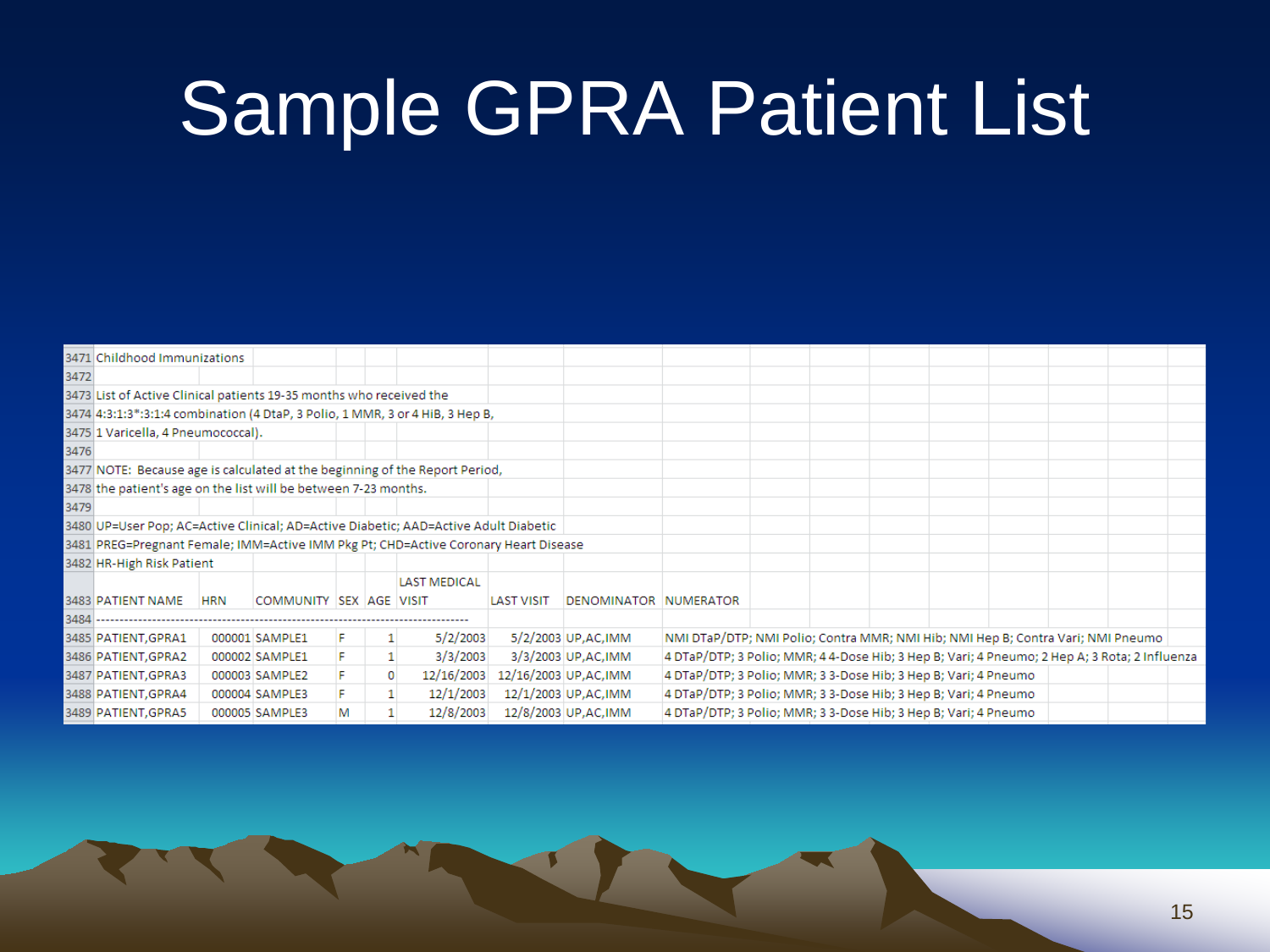#### Sample Selected Measures (Local) Patient List

|       | 19601 UP=User Pop; AC=Active Clinical; AD=Active Diabetic; AAD=Active Adult Diabetic  |            |                   |  |     |                              |                                                                                  |  |  |
|-------|---------------------------------------------------------------------------------------|------------|-------------------|--|-----|------------------------------|----------------------------------------------------------------------------------|--|--|
|       | 19602 PREG=Pregnant Female; IMM=Active IMM Pkg Pt; CHD=Active Coronary Heart Disease; |            |                   |  |     |                              |                                                                                  |  |  |
|       | 19603 HR=High Risk Patient                                                            |            |                   |  |     |                              |                                                                                  |  |  |
| 19604 |                                                                                       |            |                   |  |     |                              |                                                                                  |  |  |
|       | 19605 Childhood Immunizations: List of patients 19-35 months with IZ, if any. If a    |            |                   |  |     |                              |                                                                                  |  |  |
|       | 19606 patient did not have all doses in a multiple dose vaccine, the IZ will not be   |            |                   |  |     |                              |                                                                                  |  |  |
|       | 19607 listed. For example, if a patient only had 2 DTaP, no IZ will be listed for     |            |                   |  |     |                              |                                                                                  |  |  |
|       | 19608 DTaP. NOTE: Because age is calculated at the beginning of the Report Period,    |            |                   |  |     |                              |                                                                                  |  |  |
|       | 19609 the patient's age on the list will be between 7-23 months.                      |            |                   |  |     |                              |                                                                                  |  |  |
| 19610 |                                                                                       |            |                   |  |     |                              |                                                                                  |  |  |
|       | 19611 PATIENT NAME                                                                    | <b>HRN</b> | <b>COMMUN SEX</b> |  | AGE | <b>DENOMINATOR NUMERATOR</b> |                                                                                  |  |  |
|       | 19612 ----------------                                                                |            |                   |  |     |                              |                                                                                  |  |  |
|       | 19613 PATIENT, FIRST                                                                  |            | 000001 SAMPLE1 F  |  |     | 0 UP, AC, IMM                | 4 DTaP/DTP; 3 Polio; MMR; 3 3-Dose Hib; 3 Hep B; Vari; 2 Influenza               |  |  |
|       | 19614 PATIENT, SECOND                                                                 |            | 000002 SAMPLE1 F  |  |     | 0 UP, AC, IMM                | Evid Polio; NMI ME&MU&RUB Evid Hep B; Evid Vari                                  |  |  |
|       | 19615 PATIENT, THIRD                                                                  |            | 000003 SAMPLE1 F  |  |     | 1 UP, AC, IMM                | NMI DTaP/DTP; NMI Polio; 2 Hep A; 2 Influenza                                    |  |  |
|       | 19616 PATIENT, FOURTH                                                                 |            | 000004 SAMPLE1 F  |  |     | $1$ UP                       |                                                                                  |  |  |
|       | 19617 PATIENT, FIFTH                                                                  |            | 000005 SAMPLE3 M  |  |     | 0 UP, AC, IMM                | NMI DTaP/DTP; NMI Polio; Vari; 2 Rota; 2 Influenza                               |  |  |
|       | 19618 PATIENT, SIXTH                                                                  |            | 000006 BRAGGS M   |  |     | 0 UP, AC, IMM                | 4 DTaP/DTP; 3 Polio; 2 Influenza                                                 |  |  |
|       | 19619 PATIENT, SEVENTH                                                                |            | 000007 BRAGGS M   |  |     | 0 UP, AC, IMM                | 4 DTaP/DTP; 3 Polio; MMR; 3 3-Dose Hib; 3 Hep B; Vari                            |  |  |
|       | 19620 PATIENT, EIGHTH                                                                 |            | 000008 SAMPLE2 M  |  |     | $1$ UP                       |                                                                                  |  |  |
|       | 19621 PATIENT, NINTH                                                                  |            | 000009 SAMPLE2 M  |  |     | 1 UP, AC, IMM                | Evid Hep A; 2 Influenza                                                          |  |  |
|       | 19622 PATIENT, TENTH                                                                  |            | 000010 SAMPLE2 M  |  |     | 1 UP, AC, IMM                | 4 DTaP/DTP; 3 Polio; MMR; 3 3-Dose Hib; 3 Hep B; Vari                            |  |  |
|       | 19623 PATIENT, ELEVENTH                                                               |            | 000011 SAMPLE2 F  |  |     | 0 UP, AC, IMM                | NMI DTaP/DTP; NMI Polio; NMI 4-DOSE Hib; NMI Hep B; 2 Rota; NMI Influenza        |  |  |
|       | 19624 PATIENT, TWELFTH                                                                |            | 000012 SAMPLE2 F  |  |     | 1 UP, AC, IMM                | 4 DTaP/DTP; 3 Polio; MMR; 3 3-Dose Hib; 3 Hep B; Vari; 2 Influenza               |  |  |
|       | 19625 PATIENT, THIRTEENTH                                                             |            | 000013 SAMPLE3 F  |  |     | 1 UP, AC, IMM                | Vari; 3 Rota; 2 Influenza                                                        |  |  |
|       | 19626 PATIENT, FOURTEENTH                                                             |            | 000014 SAMPLE3 F  |  |     | 1 UP, AC, IMM                | NMI DTaP/DTP; NMI Polio; Contra MMR; NMI Hib; NMI Hep B; Contra Vari; NMI Pneumo |  |  |
|       | 19627 PATIENT, FIFTEENTH                                                              |            | 000015 SAMPLE3 F  |  |     | 1 UP, AC                     |                                                                                  |  |  |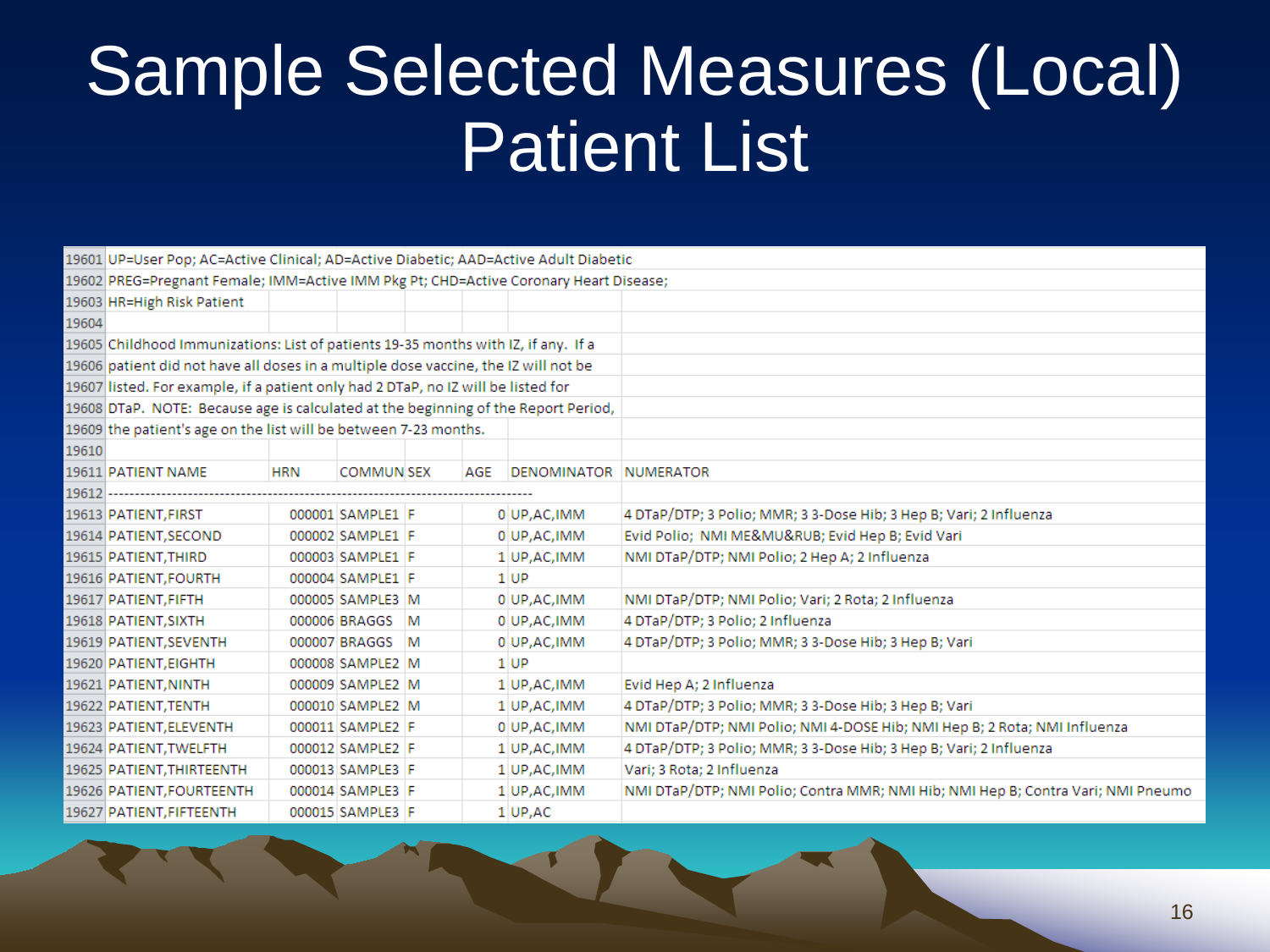#### Potential Reasons for Differences Between CRS and IMM Reports

- CRS requires patient's age to be 7–23 months at a fixed date (beginning of the Report Period), which makes patient 19–35 months at end of Report Period. IMM uses a different cohort of children for each quarter (i.e. as of *today*, how many are between 19–35 months old?).
- GPRA community taxonomy: was the same used for both reports?
- Patient population: were American Indian/Alaska Native (AI/AN) patients only used for both reports?
- Are there inactive patients in IMM that should be changed to active?
- IMM does not require 10 days (or any days) apart for series of vaccines, whereas CRS does.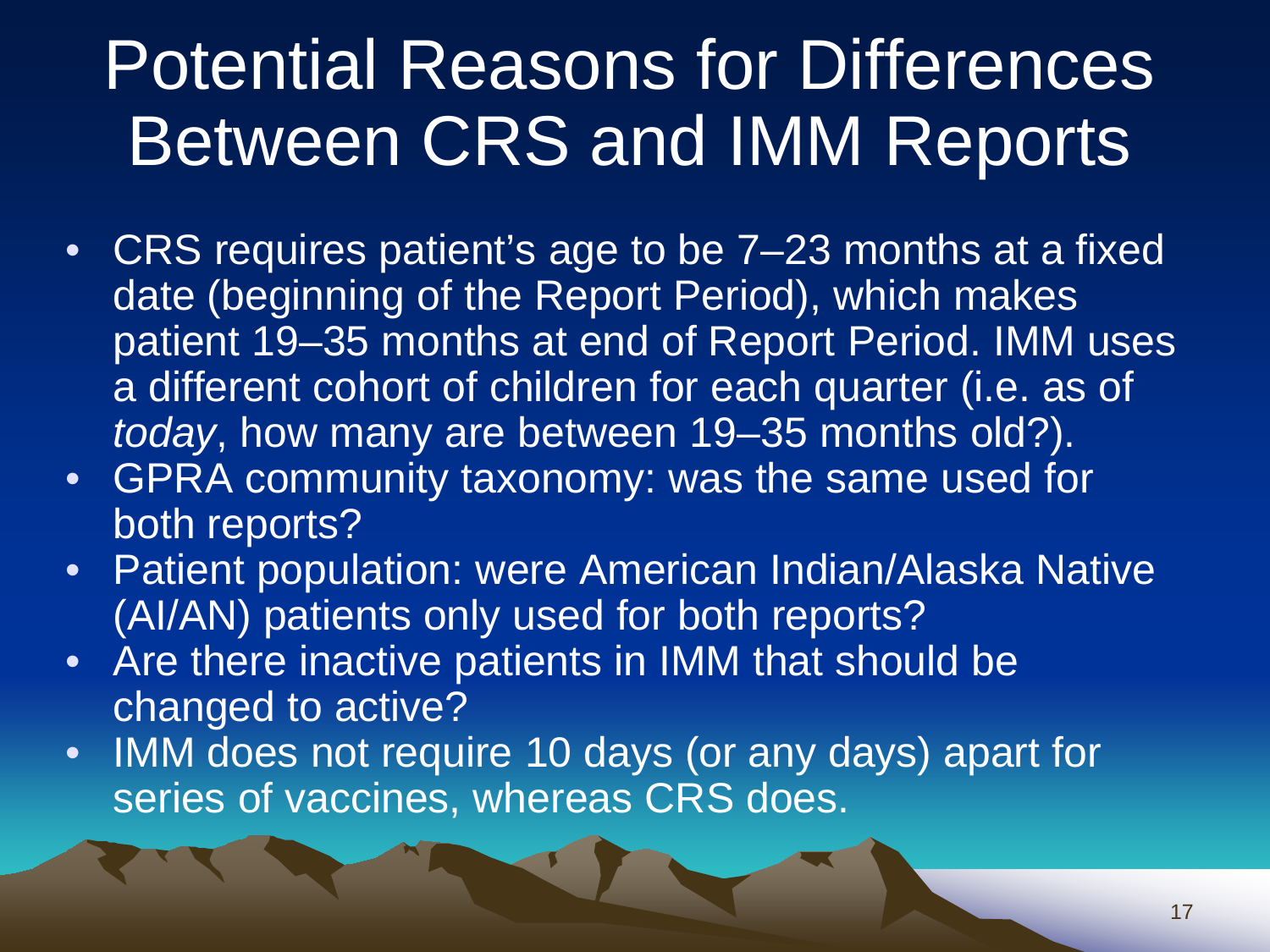### CRS Adolescent Immunizations Measures (1)

- Included in the Selected Measures (Local) and Other National Measures (ONM) Reports
	- Denominators:
		- Active Clinical patients age 13, broken down by gender (Selected Measures)
		- Active Clinical patients age 13-17, broken down by gender (Selected Measures and ONM)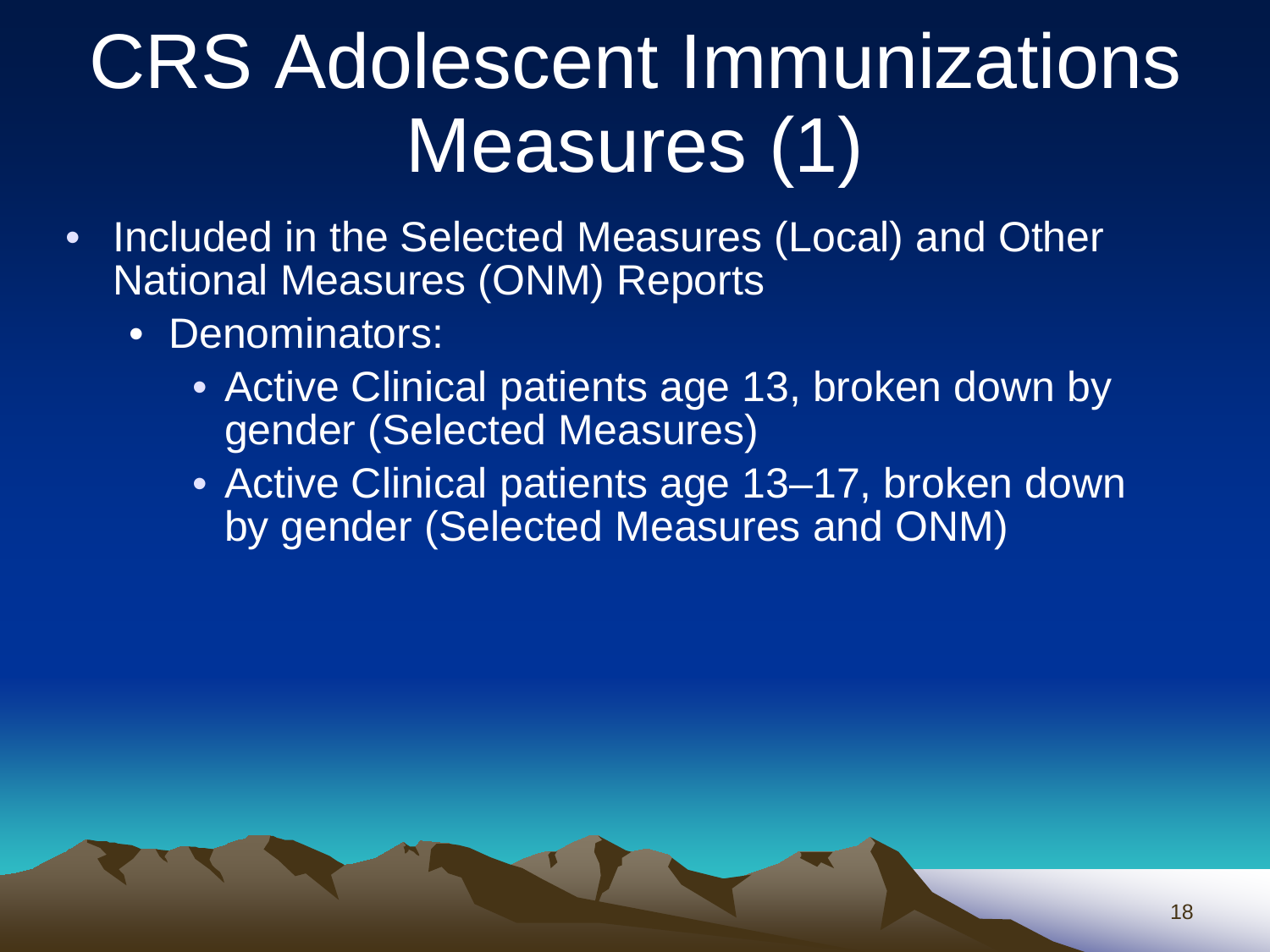#### CRS Adolescent Immunizations Measures (2)

- Included in the Selected Measures (Local) and ONM Reports (Continued)
	- Numerators
		- 1 Td/Tdap, 1 Meningococcal, 3 HPV (Selected Measures and ONM)
		- 1 Td/Tdap, 1 Meningococcal (Selected Measures and ONM)
		- 1 Td/Tdap (Selected Measures and ONM)
		- 1 Meningococcal (Selected Measures and ONM)
		- 3 HPV ever (Selected Measures and ONM)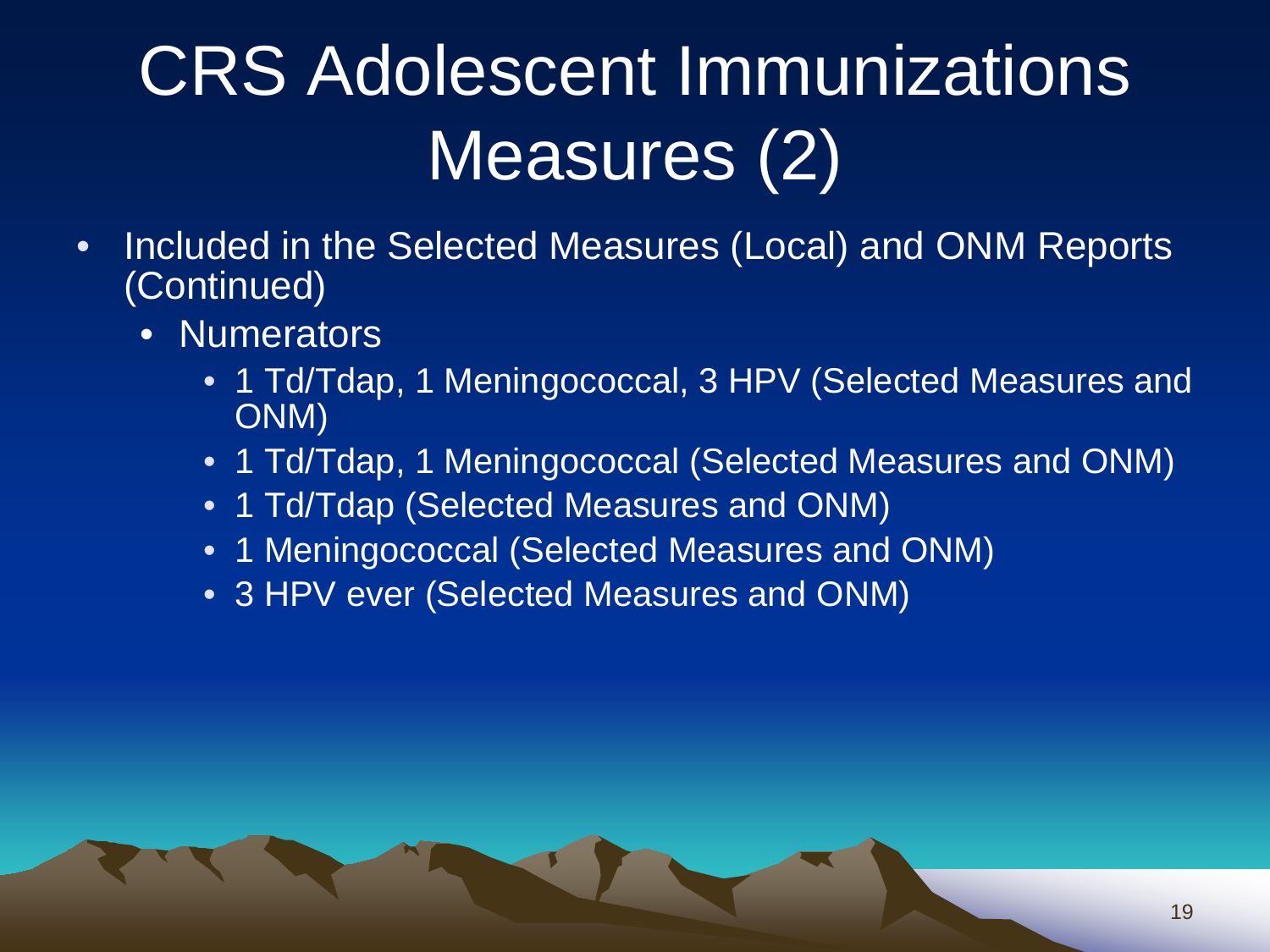#### CRS Adolescent Immunizations Measures (3)

- Most CRS numerators include one subnumerator:
	- Patients with a contraindication or a documented NMI (not medically indicated) refusal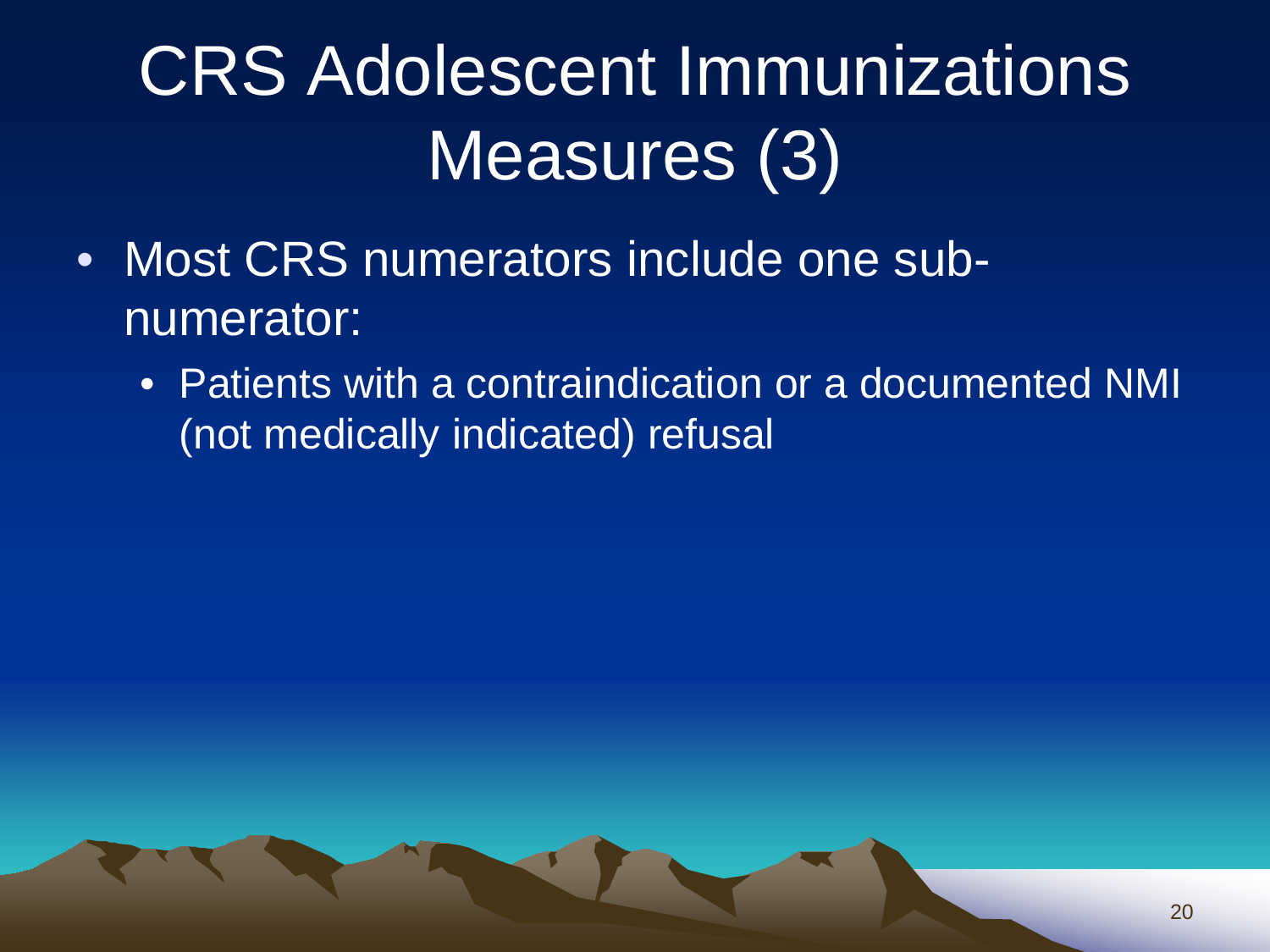#### CRS Adolescent Immunizations Measures (4)

- CRS dosage logic
	- 1 dose of Td or Tdap
	- 1 dose of Meningococcal
	- 3 doses of HPV
- Uses same logic as Childhood Immunizations measures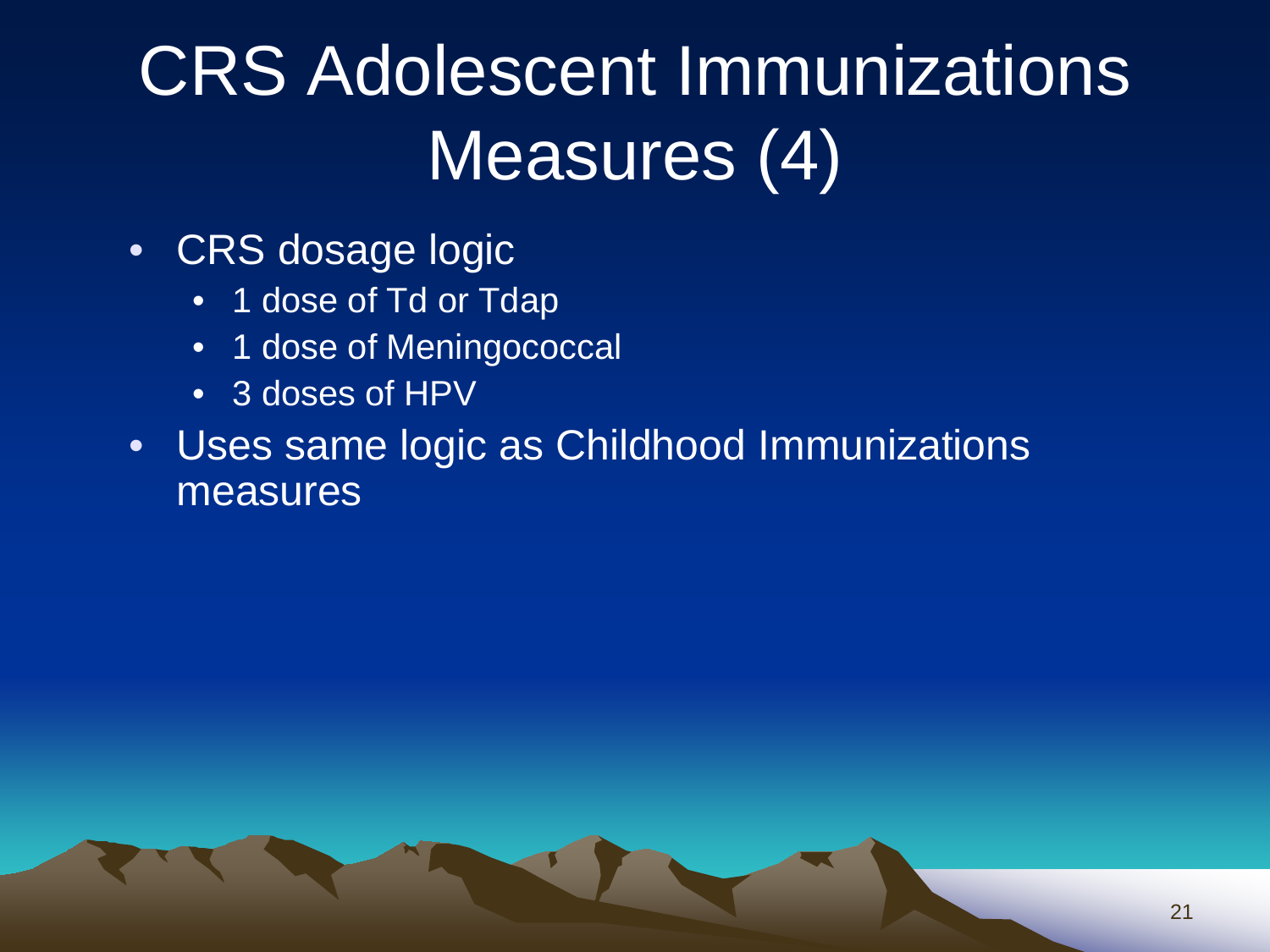# For more information, visit our Web site: [www.ihs.gov/crs](http://www.ihs.gov/crs)

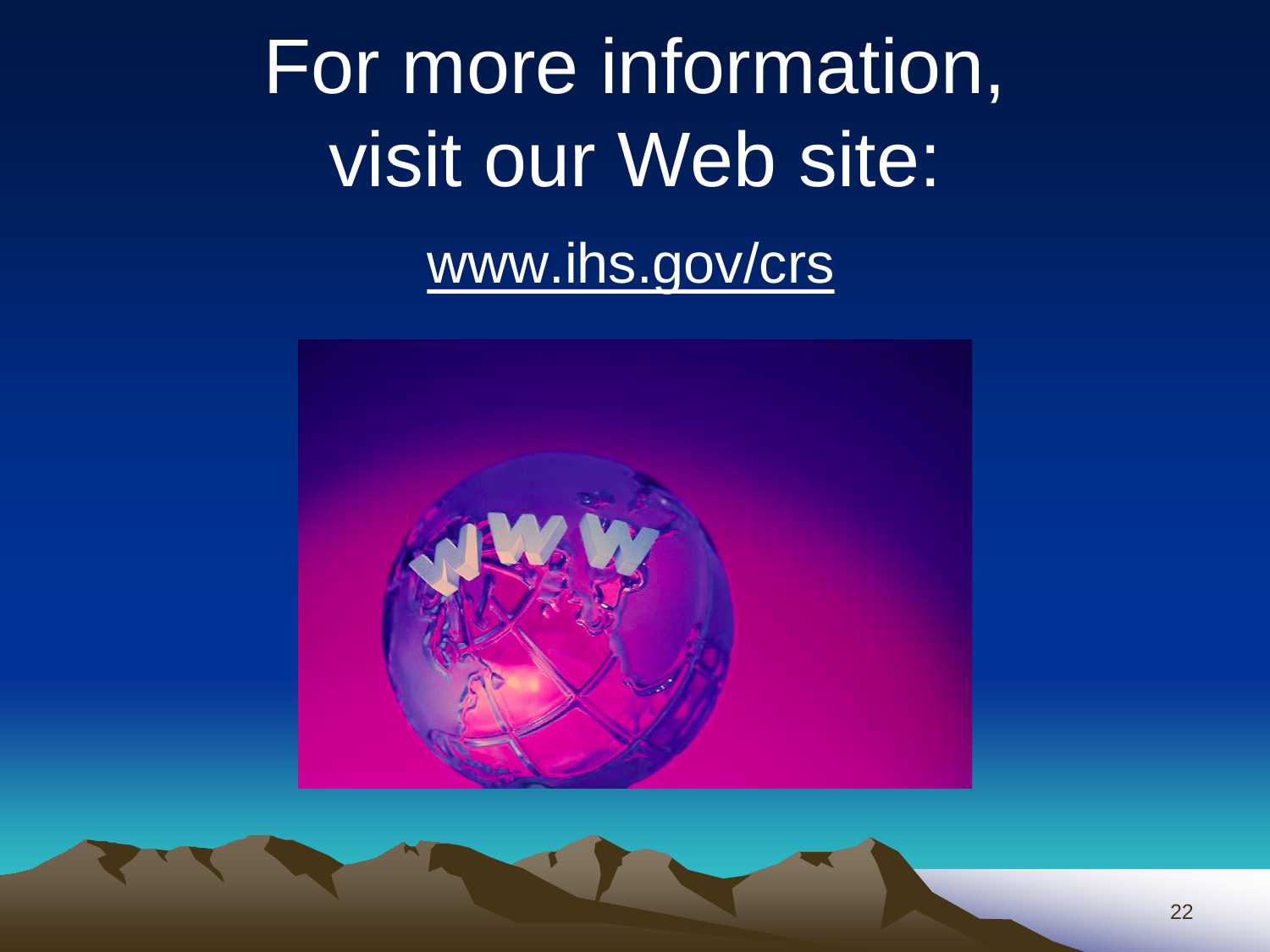#### Don't Forget to Join the CRS Listserv

- 1. Go the CRS Listserv page (URL shown below). [http://www.ihs.gov/crs/index.cfm?module=crs\\_listserv](http://www.ihs.gov/cio/crs/index.cfm?module=crs_listserv)
- 2. Click Subscribe link.
- 3. An e-mail window displays. Click Send.
- 4. You will receive an e-mail response with the following message in the text: Your command:

 SUBSCRIBE CRS [Your Last Name, Your First Name] (IHS/NPA) has been received. You must now reply to this message (as explained below) to complete your subscription. The purpose of this confirmation procedure is to make sure that you have indeed requested to be added to the list.

 To confirm the execution of your command, simply click on the following URL

[URL for command response in email]

5. You will receive a direct confirmation of subscription from the listserv server and a CRS listserv confirmation e-mail.